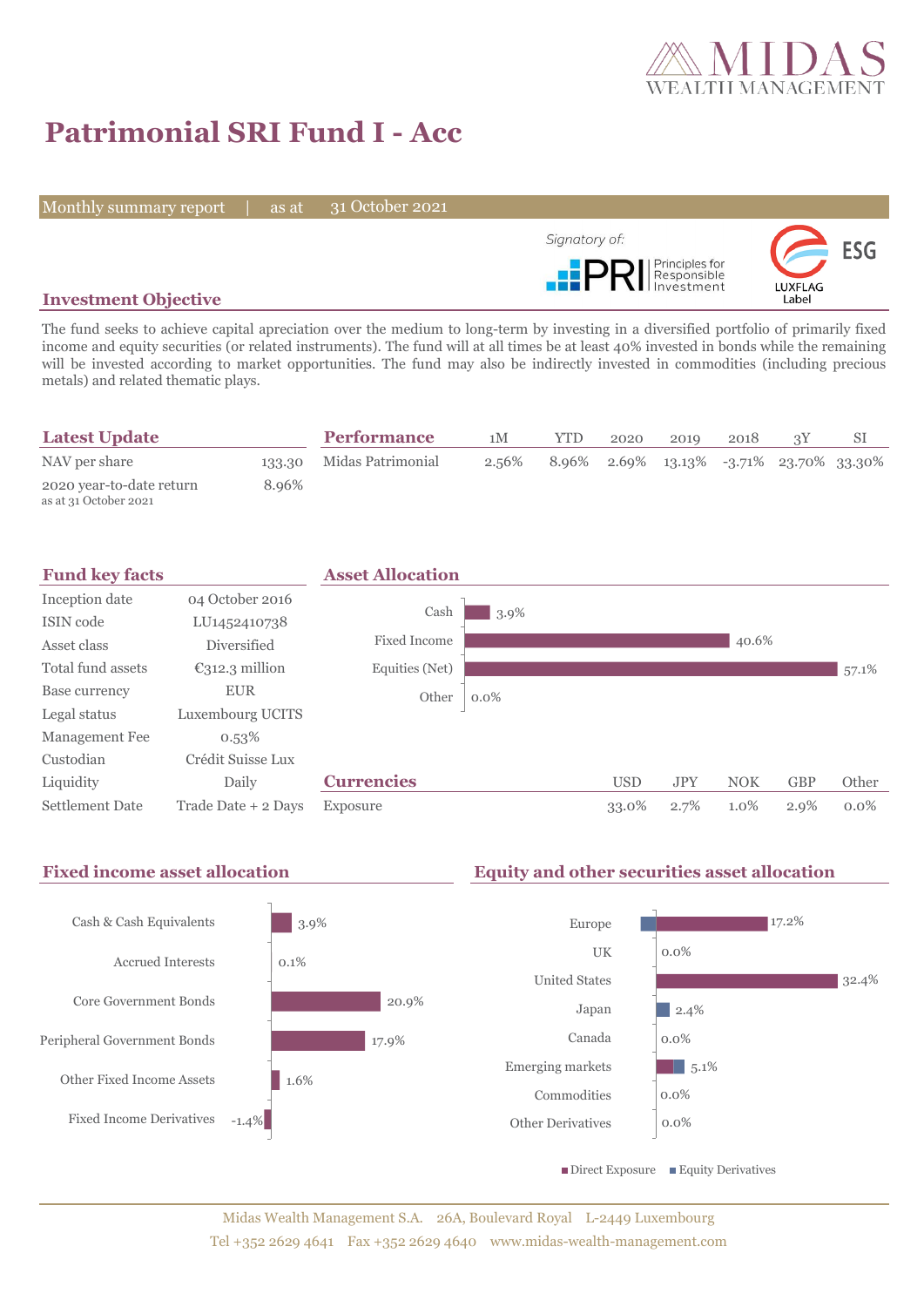

# **Patrimonial SRI Fund I - Acc**

Monthly summary report | as at

31 October 2021

| Top 10 fixed income holdings          | Rating       | Weight  | <b>Fixed income rating breakdown</b> |         |  |
|---------------------------------------|--------------|---------|--------------------------------------|---------|--|
| HELLENIC REPUBLI : GGB 4 3/8 08/01/22 | $BB-$        | 3.7%    |                                      |         |  |
| BTPS: BTPS $1.07/15/22$               | BBB-         | 3.4%    | AAA                                  | 28.8%   |  |
| BUNDESSCHATZANW: BKO o 03/11/22       | AAA          | 3.4%    | AA                                   | 18.3%   |  |
| BTPS: BTPS 0.35 02/01/25              | BBB-         | $2.9\%$ | A                                    | 8.6%    |  |
| BUNDESSCHATZANW: BKO o 06/16/23       | AAA          | 2.6%    | <b>BBB</b>                           | 33.2%   |  |
| SPANISH GOV'T: SPGB o 01/31/26        | $BBB+$       | $2.3\%$ | <b>BB</b>                            | 11.1%   |  |
| IRISH GOVT: IRISH 1 05/15/26          | $\mathbf{A}$ | 1.9%    | B                                    | $0.0\%$ |  |
| SPANISH GOV'T: SPGB 0.4 04/30/22      | $BBB+$       | 1.8%    | <b>CCC</b>                           | $0.0\%$ |  |
| FRANCE O.A.T.: FRTR 0 02/25/22        | AA           | 1.8%    | <b>NR</b>                            |         |  |
| REP OF POLAND: POLAND 0 02/10/25      | $A-$         | 1.6%    |                                      | $0.0\%$ |  |

| Top 10 equity holdings    | Sector                        | Weight  |
|---------------------------|-------------------------------|---------|
| MICROSOFT CORP            | <b>Information Technology</b> | $3.1\%$ |
| <b>BROADCOM INC</b>       | <b>Information Technology</b> | $3.0\%$ |
| AMAZON.COM INC            | <b>Consumer Discretionary</b> | 2.5%    |
| UNITEDHEALTH GROUP INC    | Health Care                   | $2.2\%$ |
| <b>IOVIA HOLDINGS INC</b> | Health Care                   | 2.1%    |
| <b>ASML HOLDING NV</b>    | <b>Information Technology</b> | 2.0%    |
| <b>APPLE INC</b>          | <b>Information Technology</b> | $2.0\%$ |
| NIKE INC                  | <b>Consumer Discretionary</b> | 2.0%    |
| JPMORGAN CHASE & CO       | Financials                    | 2.0%    |
| SIEMENS HEALTHINEERS AG   | Health Care                   | 1.8%    |



## **Equity sector breakdown**



## **Thematics breakdown Top 5 funds and other holdings**

| iShares STOXX Europe 600 Oil & Gas ETF | 1.7%    |
|----------------------------------------|---------|
| iShares EURO STOXX Banks 30-15 ETF     | 1.4%    |
| Allianz China A-Shares                 | 1.0%    |
| iShares S&P 500 Financials Sector ETF  | $1.0\%$ |
| Amundi MSCI Emerging Markets ETF       | $1.0\%$ |